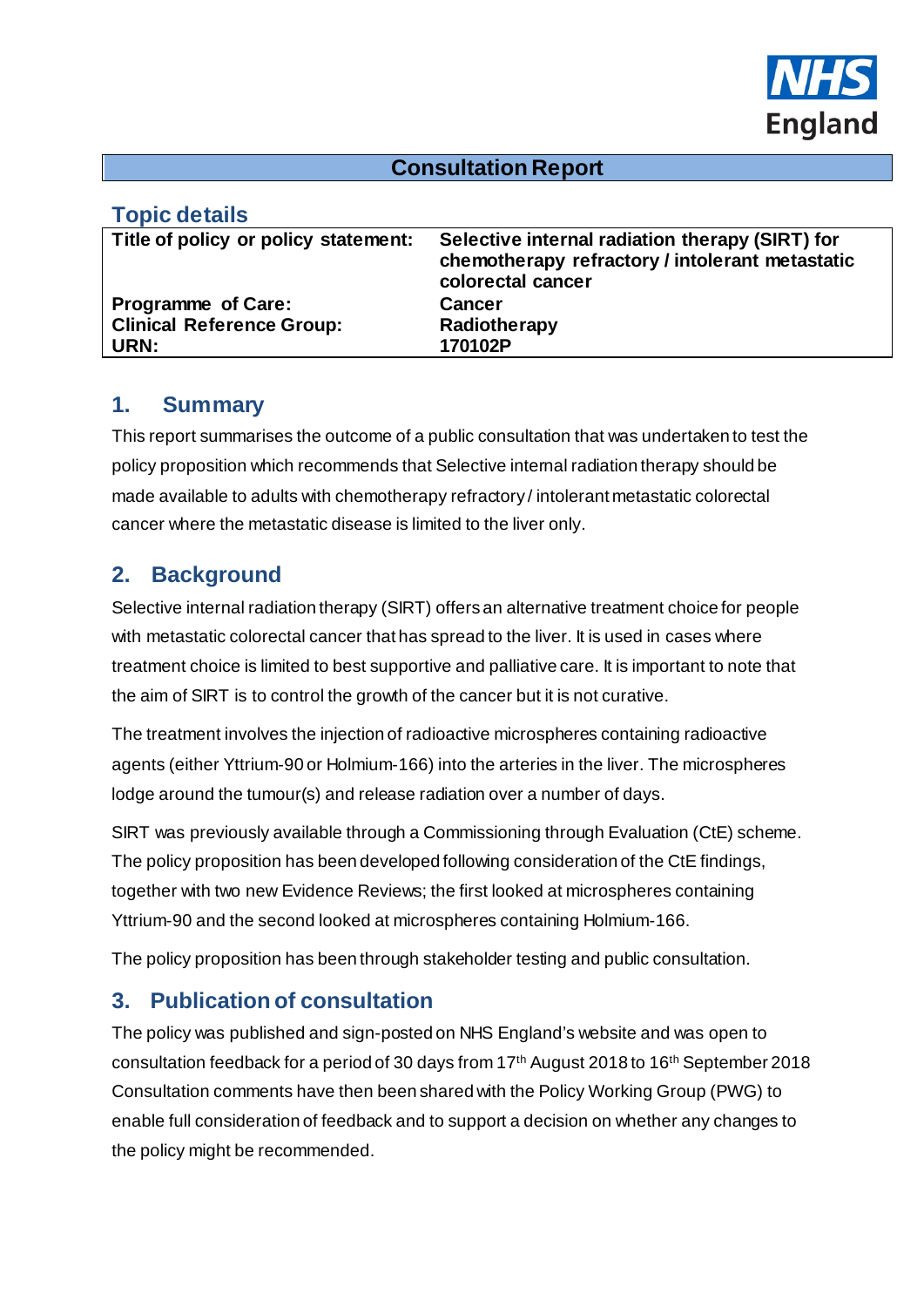Respondents were asked the following consultation questions:

- Has all the relevant evidence been taken into account?
- Does the impact assessment fairly reflect the likely activity, budget and service impact? If not, what is inaccurate?
- Does the policy proposition accurately describe the current patient pathway that patients experience? If not, what is different?
- Please provide any comments that you may have about the potential impact on equality and health inequalities which might arise as a result of the proposed changes that have been described?
- Are there any changes or additions you think need to made to this document, and why?

### **4. Results of consultation**

There were eleven responses to the public consultation; three responses fully supported the policy and these responses were from a clinician, patient and member of the public. Responses were also received from the British Nuclear Medicine Society, British Society of Interventional Radiology, Interventional Oncology UK Committee, and from Industry including BTG PLC, Terumo Medical, Quirem Medical and the Association of British HealthTech Industries (ABHI).

Respondents raised concerns relating to: (i) inclusion criteria including no previous embolization and limiting the number of hepatic lesions to 5 or fewer; (ii) limiting the mode of treatment delivery to a single Yttrium-90 microsphere product, the exclusion of Holmium-166 microspheres; and (iii) the use of best supportive care as the only comparator within the evidence review.

Key themes are as follows:

- A respondent considered that excluding patients who have had previous embolisation was inappropriate. Level 2.
- Respondents felt that limiting the number of hepatic lesions to 5 or fewer was inappropriate. However, no new evidence has been submitted as part of the consultation process to support this change. Level 2.
- Respondents felt that both yttrium products (resin and glass) should be considered as equivalent and referenced in the policy. Level 1.
- The manufacturer of holmium-166 felt that this product should be considered as equivalent and included in the policy. Level 2.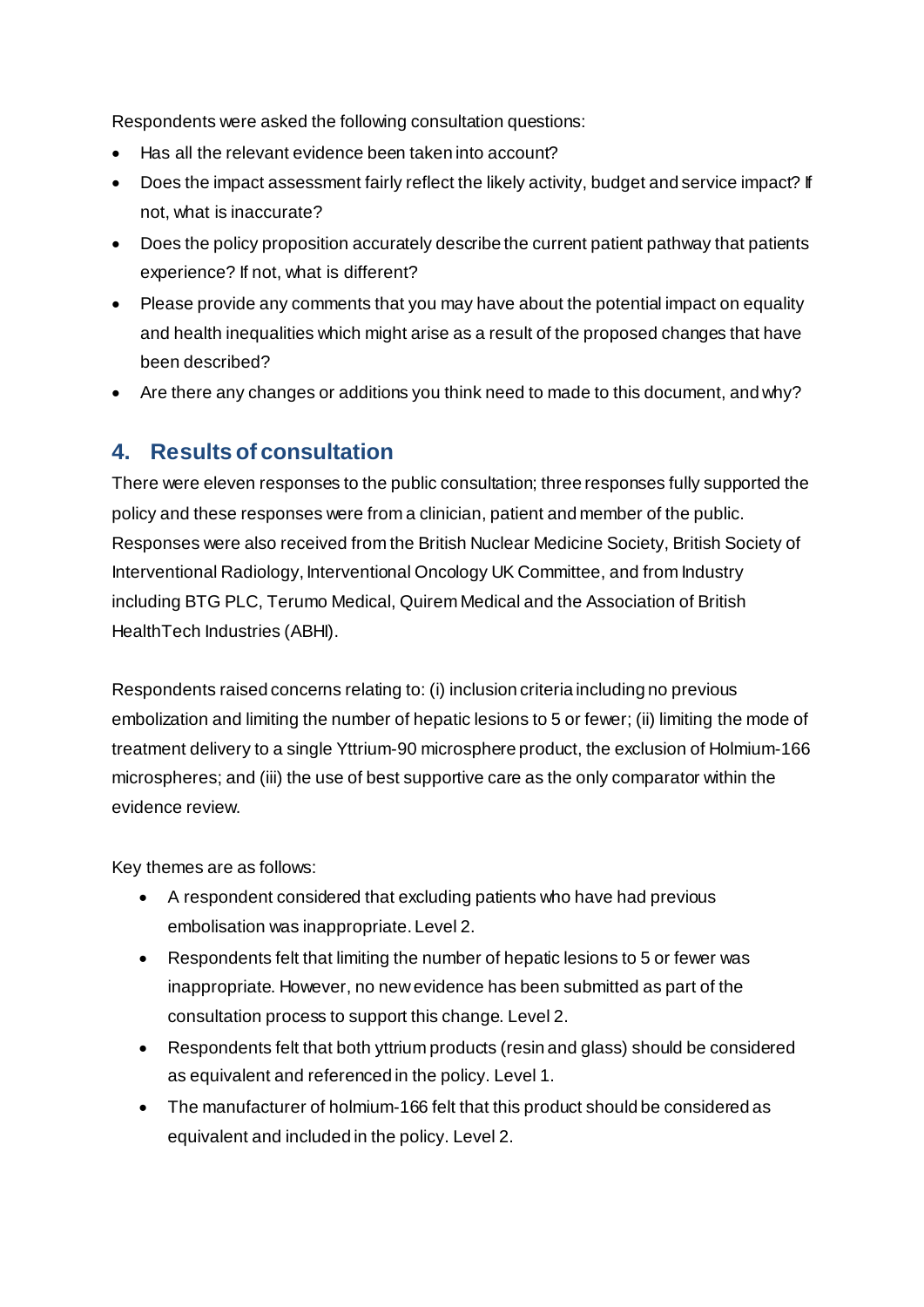• Some respondents considered that other comparator treatments should have been used during the evidence review. However, the PWG has confirmed that there is no standard 3<sup>rd</sup> line treatment for chemo-refractory patients which could have been used as a comparator other than best supportive care. Level 2.

### **5. How have consultation responses been considered?**

Responses have been carefully considered and noted in line with the following categories:

- Level 1: Incorporated into draft document immediately to improve accuracy or clarity
- Level 2: Issue has already been considered by the Clinical Reference Group (CRG) in its development and therefore draft document requires no further change
- Level 3: Could result in a more substantial change, requiring further consideration by the CRG in its work programme and as part of the next iteration of the document
- Level 4: Falls outside of the scope of the specification and NHS England's direct commissioning responsibility

### **6. Has anything been changed in the policy as a result of the consultation?**

The PWG has considered the responses received and has responded as follows:

- To develop this policy, in addition to the evidence reviews, the results of the NHS England SIRT CtE programme were included. It is understood that the evidence reviews highlight the lack of well-designed prospective comparative studies of SIRT and best supportive care to provide reliable evidence of survival outcomes. However, the subgroup analyses of the register data within the CtE evaluation showed that the absence of extrahepatic disease (also termed liver dominant disease), fewer liver tumours, smaller tumour to liver volume percentage, were factors associated with a survival benefit. This subgroup analysis forms the basis of the policy proposition. The PWG accepts that the National Institute of Health and Care Excellence (NICE) considers it unlikely that any further sub group analysis to assess benefit in patients with 10 hepatic tumours or fewer would be valid or may be inconclusive because of insufficient data.
- The requirement for patients to have had no previous embolisation was one of the eligibility criteria for patient selection to participate in the SIRT CtE programme. This was considered at the time to be an important patient safety issue. The policy proposition has been developed in line with the findings from the CtE programme and reflects the clinical criteria used in this programme. Although the PWG acknowledge that it is likely that SIRT is safe after previous embolization and support a change to